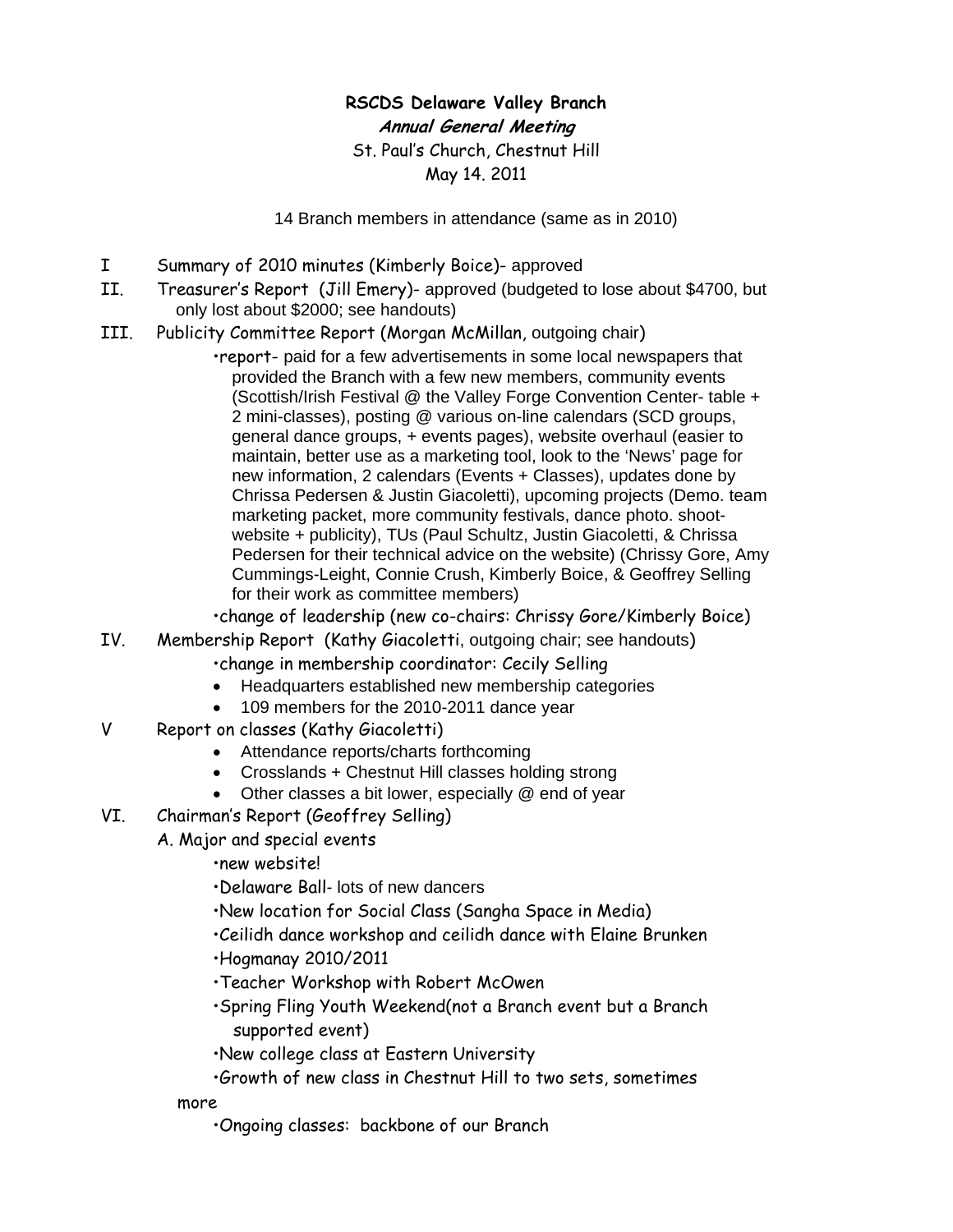B. Events Upcoming:

This dancing season:

- •Garden Party- Sunday, May 29 @ 3pm- Chestnut Hill
- •Morstein picnic, swim and dance- Saturday, June 18 @ 4pm
- •Morstein Workday- Saturday, July 30 All day
- Special (unique) events during next dancing season:
- •Paul Anderson music workshop and social dance- Saturday, Sept. 10 @ Swarthmore Friends Meetinghouse
- •Hogmanay 2011/2012 with Tom Pixton and friends @ Swarthmore **College**
- •March music workshop with George Miekle and Gordon Simpson (from Scotland), with evening dance event- Friday-Sunday, March 9-11 2012
- C. Significant changes for 2010-11
	- •Opening of an Intermediate class in Chestnut Hill area; closing
	- of Moylan Experienced Class in Media (due to change in geography of current members)
	- •Beginning in September, the Branch will resume social dancing at Whittier Meeting House in Swarthmore
	- •Changing of dates /time-of-year of Morstein events
	- •Folding some specialty workshops into regular class structure (Advanced + Intermediate technique classes)
	- •Incorporating some repertoire workshops into evening social dances (Highland steps)
- D. Acknowledgement of live music, demonstration/performance team
- E. Ongoing work and challenges
	- •building up membership;
	- class hosts: maintaining sign-in sheets & checking in with absent members
	- publicity- Jane Roberts suggested having a presence @ Lansdowne Art Festival
	- •Delaware County situation: social dancing and classes, basic Class (no additional space or willing teachers)
	- •College classes- attendance @ Swarthmore College down right now; Gaffneys suggested contacting staff @ Penn State-Brandywine (gym class credits)
- F. Appreciation of the Executive Committee
- VII. Attendance and participation report (Denny Kilp- unable to attend)
	- Chrissy Gore reported that all of our attendance numbers are UP
- VIII. Report on communication with membership (Chrissy Gore)
	- Requested to send basic communications to Branch email (delvalrscds@gmail.com)
- IX. Thank yous (Kimberly Boice)
	- Teachers, class hosts, Executive Committee members, Sub-committee chairs, location hosts, event chairs, membership coordinator, demo. team coordinator
- X. New and ongoing business
	- A. Business from the floor-